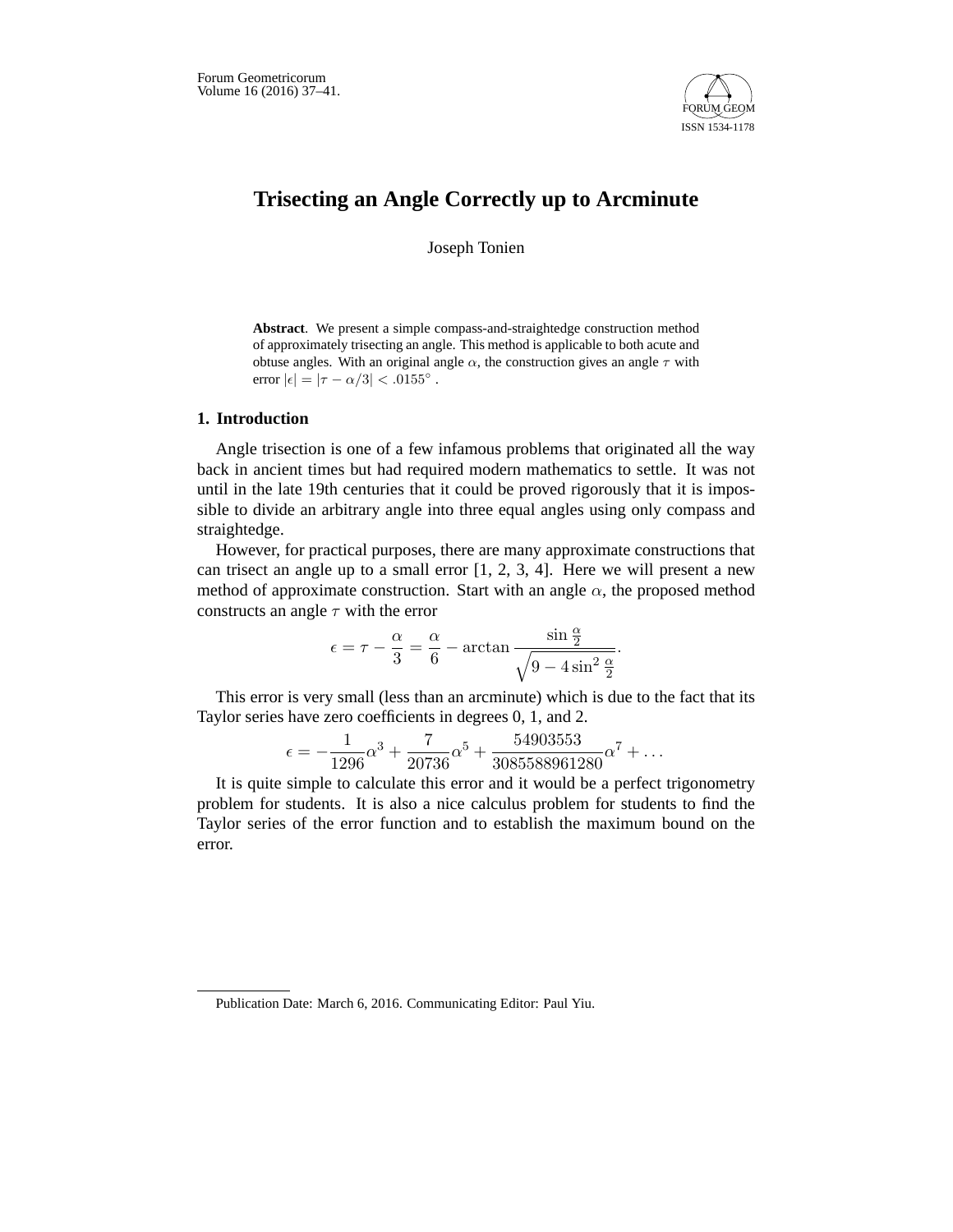### **2. The construction**

Given an angle  $\angle xOy = \alpha$ , the construction is as follows (see Figure 1)

- construct the bisector  $Ot$ ,
- on Oy construct arbitrary points U, A, V such that  $OU = UA = AV$ ,
- construct a circle centre at  $A$  with radius equal to  $OV$  which meets  $Ot$  at  $B$ .
- construct a point C on Ot such that  $OB = BC$ ,
- through  $C$ , construct a line perpendicular to  $Ot$  which meets the line  $AB$ at D
- draw *OD* which makes  $\angle xOD = \tau \approx \frac{\alpha}{3}$ .



Figure 1. The proposed trisection construction

# **3. Calculating the error**  $\epsilon = \tau - \frac{\alpha}{3}$

Using the law of sines on triangle  $OAB$ , we have

$$
\sin \angle OBA = \frac{2}{3} \sin \angle BOA = \frac{2}{3} \sin \frac{\alpha}{2}.
$$

Comparing the two right triangles DOC and DBC we have

$$
\tan \angle DOC = \frac{1}{2} \tan \angle DBC = \frac{1}{2} \tan \angle OBA.
$$

Thus,

$$
\tan \angle DOC = \frac{\sin \angle OBA}{2\cos \angle OBA} = \frac{\frac{2}{3}\sin\frac{\alpha}{2}}{2\sqrt{1-\frac{4}{9}\sin^2\frac{\alpha}{2}}} = \frac{\sin\frac{\alpha}{2}}{\sqrt{9-4\sin^2\frac{\alpha}{2}}},
$$

and

$$
\tau = \angle xOD = \frac{\alpha}{2} - \angle DOC = \frac{\alpha}{2} - \arctan \frac{\sin \frac{\alpha}{2}}{\sqrt{9 - 4\sin^2 \frac{\alpha}{2}}}.
$$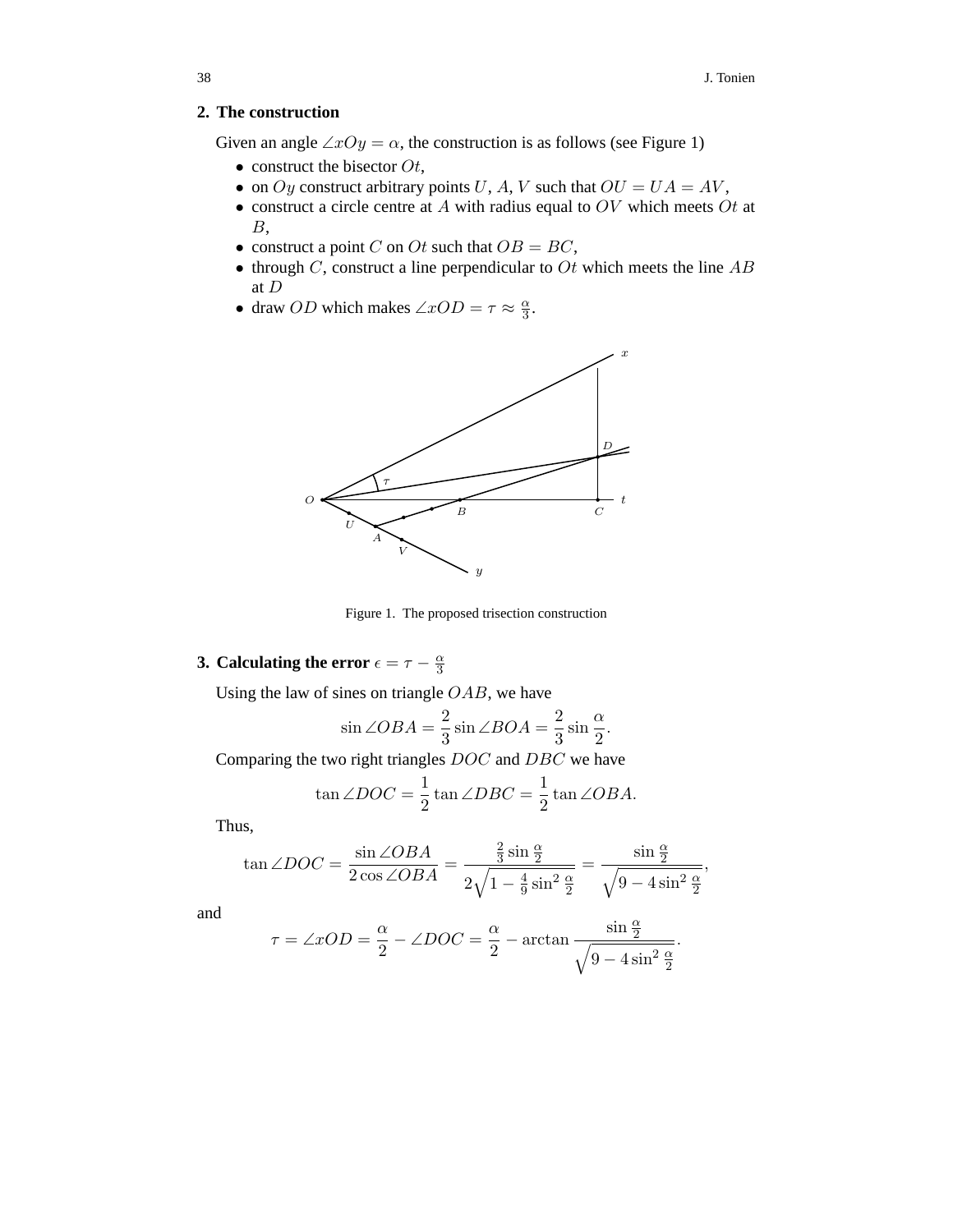We derive the error of the construction:

#### **Theorem 1.**

$$
\epsilon = \tau - \frac{\alpha}{3} = \frac{\alpha}{6} - \arctan \frac{\sin \frac{\alpha}{2}}{\sqrt{9 - 4\sin^2 \frac{\alpha}{2}}}.
$$

Comparing with the errors  $\epsilon_S$  and  $\epsilon_G$  of Steinhaus' [3, 4] and Gauld's constructions [2].

$$
\epsilon_S=\arctan\frac{2\sin \frac{\alpha}{2}}{1+2\cos \frac{\alpha}{2}}-\frac{\alpha}{3},\ \epsilon_G=\arctan\frac{\sin \frac{\alpha}{2}+2\sin \frac{\alpha}{4}}{\cos \frac{\alpha}{2}+2\cos \frac{\alpha}{4}}-\frac{\alpha}{3}
$$

our method is more accurate than Steinhaus' but a bit weaker than Gauld's. The following table shows the errors in degree.

| $\alpha$ | $\epsilon$ | $ \epsilon_G $ | $ \epsilon_S $ | $\alpha$ | $\epsilon$ | $ \epsilon_G $ | $ \epsilon_S $ |
|----------|------------|----------------|----------------|----------|------------|----------------|----------------|
| 5        | .0000293   | .0000073       | .0000588       | 50       | .0191908   | .0073744       | .0597073       |
| 10       | .0002319   | .0000588       | .0004704       | 55       | .0225624   | .0098235       | .0797398       |
| 15       | .0007694   | .0001984       | .0015888       | 60       | .0249879   | .0127653       | .1039094       |
| 20       | .0017795   | .0004704       | .0037703       | 65       | .0257239   | .0162461       | .1326482       |
| 25       | .0033635   | .0009191       | .0073744       | 70       | .0238342   | .0203129       | .1664038       |
| 30       | .0055737   | .0015888       | .0127653       | 75       | .0181658   | .0250129       | .2056412       |
| 35       | .0083990   | .0025243       | .0203129       | 80       | .0073259   | .0303941       | .2508445       |
| 40       | .0117506   | .0037703       | .0303941       | 85       | .0103425   | .0365048       | .3025190       |
| 45       | .0154458   | .0053719       | .0433940       | 90       | .0367826   | .0433940       | .3611934       |

### **4. Estimating the error**

The error function  $\epsilon(\alpha)$  is an odd function, calculting the derivatives,

$$
\epsilon'(0) = 0
$$
,  $\epsilon^{(3)}(0) = -\frac{1}{216}$ ,  $\epsilon^{(5)}(0) = \frac{35}{864}$ ,  $\epsilon^{(7)}(0) = \frac{54903553}{612220032}$ ,

we have the Taylor series

$$
\epsilon = -\frac{1}{1296}\alpha^3 + \frac{7}{20736}\alpha^5 + \frac{54903553}{3085588961280}\alpha^7 + \dots
$$

We can manipulate the derivative of  $\epsilon$  as follows

$$
\epsilon'(\alpha) = \frac{1}{6} - \frac{3\cos\frac{\alpha}{2}}{2(2 + \cos^2\frac{\alpha}{2})\sqrt{5 + 4\cos^2\frac{\alpha}{2}}}
$$

$$
= \frac{2\sin^2\frac{\alpha}{2}(\cos^2\frac{\alpha}{2} + \frac{\sqrt{945 + 25}}{8})(\frac{\sqrt{945 - 25}}{8} - \cos^2\frac{\alpha}{2})}{3(2 + \cos^2\frac{\alpha}{2})\sqrt{5 + 4\cos^2\frac{\alpha}{2}}((2 + \cos^2\frac{\alpha}{2})\sqrt{5 + 4\cos^2\frac{\alpha}{2}} + 9\cos\frac{\alpha}{2})}
$$

It implies that  $\epsilon'(\alpha) < 0$  for  $\alpha \in [0, \frac{\pi}{4}]$ , and so the function  $\epsilon(\alpha)$  is decreasing on  $[0, \frac{\pi}{4}]$ . We have

$$
\epsilon(0) = 0 \ge \epsilon(\alpha) \ge \epsilon(\frac{\pi}{4}) = \frac{\pi}{24} - \arctan \frac{1}{\sqrt{32 + 18\sqrt{2}}}.
$$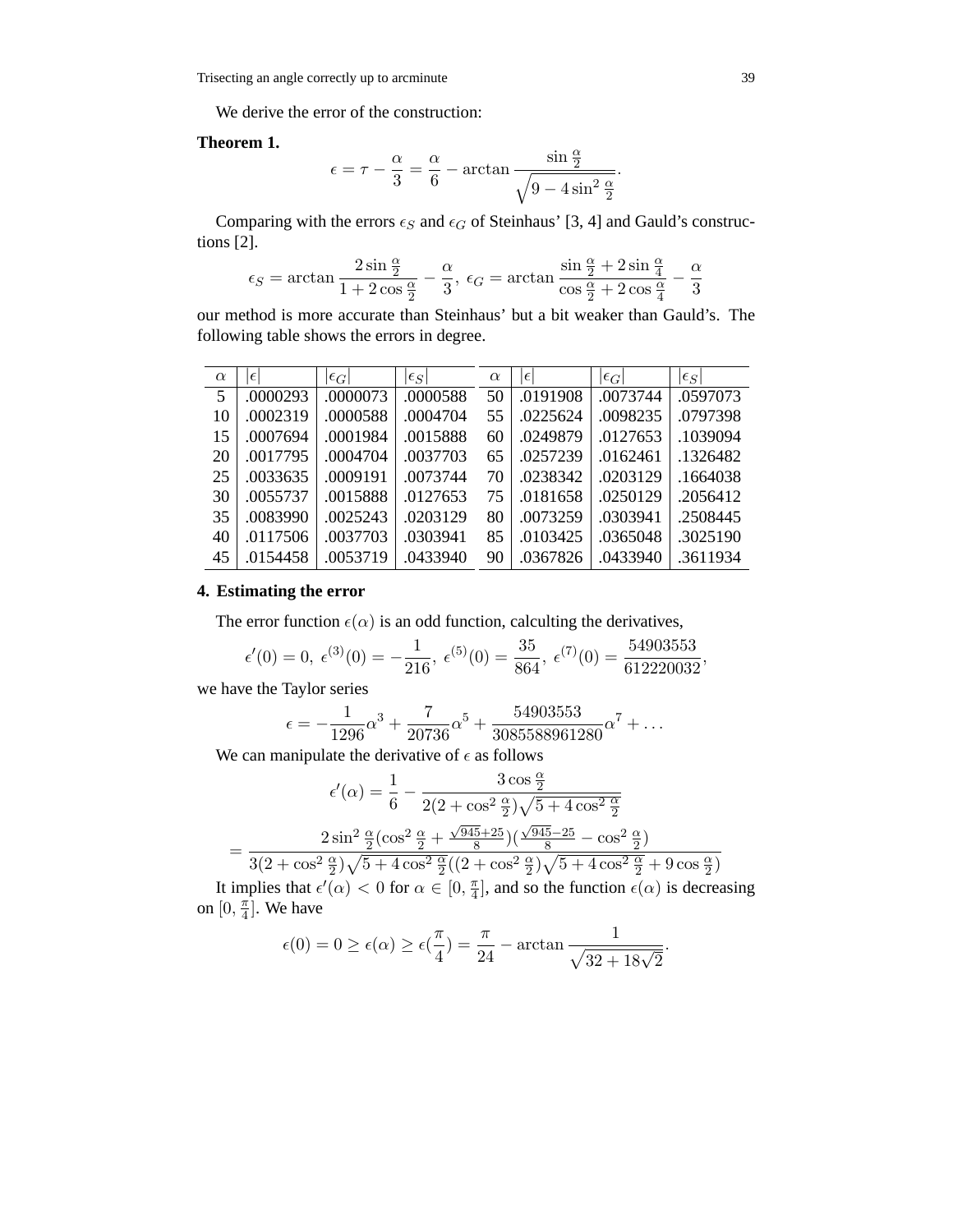Thus, we derive the following bound:

#### **Theorem 2.**

$$
\max_{0\leq\alpha\leq\frac{\pi}{4}}|\epsilon(\alpha)|=\arctan\frac{1}{\sqrt{32+18\sqrt{2}}}-\frac{\pi}{24}<.0155^\circ
$$

The above bound is established only for  $\alpha \in [0, \frac{\pi}{4}]$ . However, we can obtain the same bound for  $\alpha \in (\frac{\pi}{4}, 2\pi)$  as follows. If  $\alpha \in (\frac{\pi}{4}, 2\pi)$  then we can reduce the trisection of the angle  $\alpha$  into the problem of trisection of another angle  $\alpha' \in (0, \frac{\pi}{4})$ which is specified in the following table.

| $\alpha \in \left[\frac{\pi}{4}, \frac{2\pi}{4}\right] \mid \alpha \in \left[\frac{2\pi}{4}, \frac{3\pi}{4}\right] \mid \alpha \in \left[\frac{3\pi}{4}, \frac{4\pi}{4}\right]$ |                                                                                                                                                                                                                                |
|---------------------------------------------------------------------------------------------------------------------------------------------------------------------------------|--------------------------------------------------------------------------------------------------------------------------------------------------------------------------------------------------------------------------------|
| $\alpha' = \frac{\pi}{2} - \alpha \mid \alpha' = \alpha - \frac{\pi}{2} \mid \alpha' = \pi - \alpha$                                                                            |                                                                                                                                                                                                                                |
| $\tau' = \frac{\pi}{6} - \tau$ $\tau' = \tau - \frac{\pi}{6}$ $\tau' = \frac{\pi}{3} - \tau$                                                                                    |                                                                                                                                                                                                                                |
|                                                                                                                                                                                 | $\alpha \in \left[\frac{4\pi}{4},\frac{5\pi}{4}\right] \mid \alpha \in \left[\frac{5\pi}{4},\frac{6\pi}{4}\right] \mid \alpha \in \left[\frac{6\pi}{4},\frac{7\pi}{4}\right] \mid \alpha \in \left[\frac{7\pi}{4},2\pi\right]$ |
|                                                                                                                                                                                 | $\alpha' = \alpha - \pi \left  \alpha' = \frac{3\pi}{2} - \alpha \right  \alpha' = \alpha - \frac{3\pi}{2} \left  \alpha' = 2\pi - \alpha \right $                                                                             |
|                                                                                                                                                                                 | $\tau' = \tau - \frac{\pi}{3}$ $\tau' = \frac{\pi}{2} - \tau$ $\tau' = \tau - \frac{\pi}{2}$ $\tau' = \frac{2\pi}{3} - \tau$                                                                                                   |



Figure 2. Trisection of  $\alpha$  based on the trisection of  $\alpha' = \frac{\pi}{2} - \alpha$  when  $\alpha \in \left[\frac{\pi}{4}, \frac{\pi}{2}\right]$ 

For example, if  $\alpha \in [\frac{\pi}{4}, \frac{\pi}{2}]$  as in Figure 2, then  $\alpha' = \frac{\pi}{2} - \alpha$ . First, we construct  $Oz$  perpendicular to  $Oy$  and by our above method, approximately trisect the angle  $\alpha' = \angle xOz = \frac{\pi}{2} - \alpha$  by  $Ou$ , so we have  $\tau' = \angle xOu \approx \frac{\alpha'}{3}$ . Construct  $\angle uOv = \frac{\pi}{6}$ , then  $\tau = \angle xOv = \frac{\pi}{6} - \tau'$  is an approximation of  $\frac{\alpha}{3}$ .

Since

$$
|\epsilon'| = |\tau' - \frac{\alpha'}{3}| = |(\frac{\pi}{6} - \tau) - \frac{1}{3}(\frac{\pi}{2} - \alpha)| = |\tau - \frac{\alpha}{3}| = |\epsilon|,
$$

the reduction from  $\alpha$  to  $\alpha'$  gives us the same error. Therefore, for any  $\alpha \in (0, 2\pi)$ , we can make a construction with an error  $|\epsilon| < .0155^{\circ}$ .